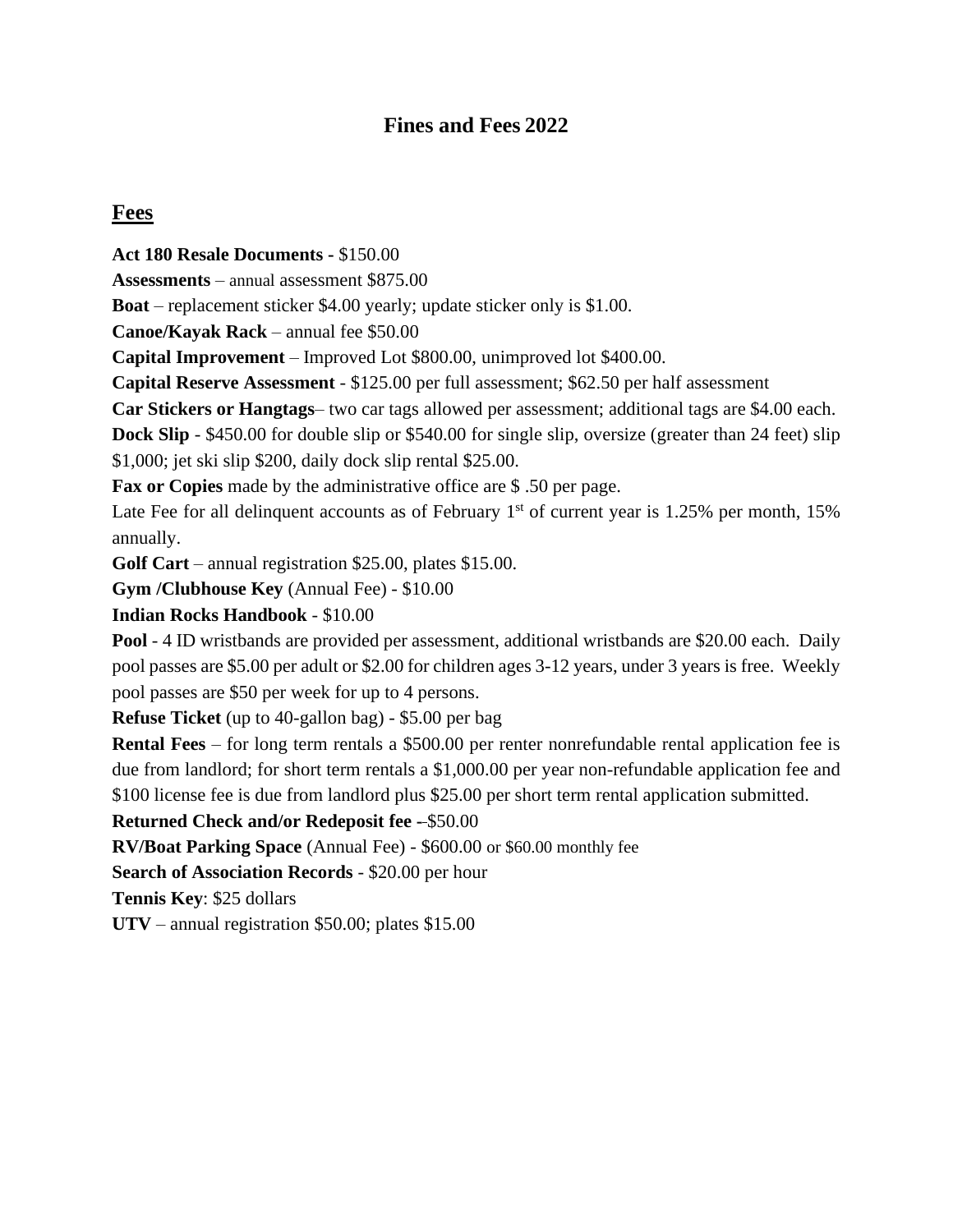## **Fines**

## **Minor Offenses**

**Abandoned Vehicles** – These vehicles are prohibited in the Community as per the Protective Covenants Article IX, Sec.1. An abandoned vehicle is a vehicle/boat that remains within the Community for more than 15 days in a condition such that the vehicle/boat is either (a) without current inspection sticker or similar certification in the state in which the vehicle/boat is registered (b) not currently registered in any state as a motor vehicle pursuant to the motor vehicle laws applicable to said state. If such vehicle/boat is not removed immediately, the Property Owner is subject to a daily fine of \$50 for the 1st offense and \$100 for the second offense for each day the vehicle/boat remains on the property. The vehicle/boat may be towed, with the Property Owner bearing the burden of the cost of towing plus any other additional costs involved. If the vehicle/boat is on common ground, and poses any hazard, the vehicle/boar will be towed immediately.

**Advertising/Political Signs** – prohibited exterior display of sign such as commercial signs, political signs, for sale signs one week to remove, then \$50 per day

**Boat Registration** – docking a boat on Indian Rocks docks without first registering with office; \$50 a day fine. Fine commences after 24 hours.

**Boat Oversize** – boats over 24' in length docked on Indian Rocks boat slips; \$50 per day fine unless assigned to a larger boat slip

**Construction**- failure to backfill lot following completion of perk test; after 30 days \$100 fine, doubled after each subsequent 30-day period

**Contractors (non-homeowners)** – no contractor pass; 1st offense is a warning, and each subsequent offense is \$150; 24 hours after each citation to comply

**Excessive Noise** – operating in a manner as to disturb other individuals (including audio devices). Quiet hours are 11:00 pm to 7:30 am, 1<sup>st</sup> offense \$100, 2<sup>nd</sup> offense \$200, 3<sup>rd</sup> offense \$300, immediate compliance expected, otherwise fine schedule commences.

**Fishing -** pond is catch & release only, non-release at pond, or no PA fishing license \$100 fine plus PFBC fines as per current year schedule.

**Garbage** – non-cleanup of trash that has been spilled (e.g., animals, etc.),  $1<sup>st</sup>$  offense \$100;  $2<sup>nd</sup>$ offense \$200;  $3<sup>rd</sup>$  offense \$300;  $4<sup>th</sup>$  offense \$500, 48 hours per offense to comply.

**Maintenance (house/exterior structures)** – failure to maintain property's appearance in harmony with the community in a reasonable manner; first offense warning, second offense \$50, third offense \$100, 4<sup>th</sup> offense \$200. 7 days per offense to comply.

Parking in a posted no parking area; 1<sup>st</sup> offense \$25, 2<sup>nd</sup> offense \$75, 3<sup>rd</sup> offense \$100 per incident. **Pets** – unleashed and off property;  $1^{st}$  offense \$50,  $2^{nd}$  offense \$100,  $3^{rd}$  offense \$200 per incident. **Propane Tanks** – not having lattice or other approved covering intended to camouflage tank; 30 days to comply then \$50 per day fine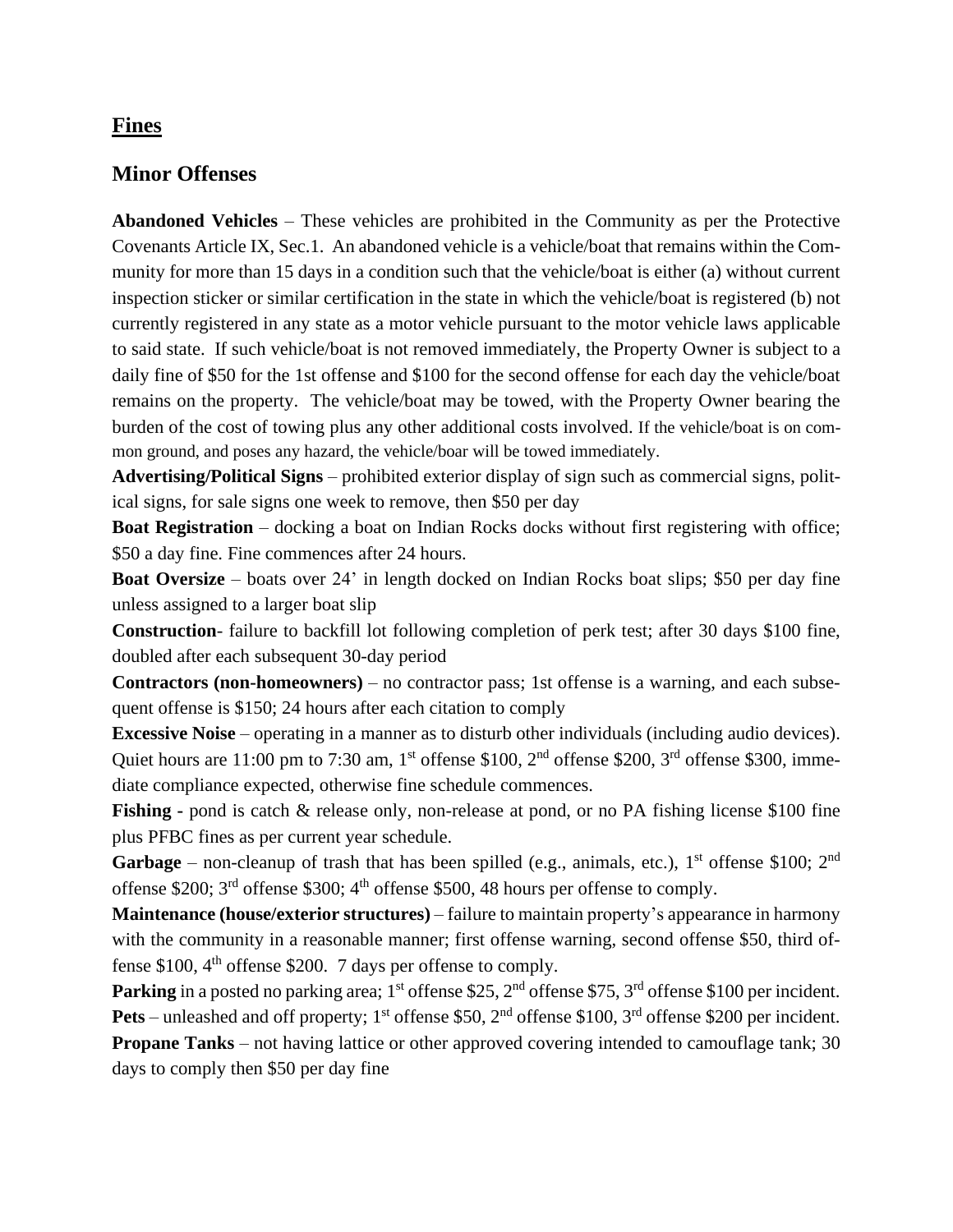Smoking in IRPOA Common Buildings and restricted areas - 1st offense \$100, 2<sup>nd</sup> offense \$200, 3<sup>rd</sup> offense \$300 immediate compliance expected.

Tags & Stickers – fee for no identification sticker/tag on vehicle; 1st offense warning, 2<sup>nd</sup> offense \$50, 3<sup>rd</sup> offense \$100, 4<sup>th</sup> offense \$200. 24 hours per offense to comply.

**Tennis Courts/IRPOA Amenity** – unauthorized use of tennis courts or other community amenity; \$100 fine plus restitution for damages. Immediate compliance

Lawn Maintenance: uncut grass over 6", 1<sup>st</sup> offense warning, 7 days to comply then \$50 per day fine

**Yard Debris in Road Swales** – failure to maintain road swales putting yard debris in community road swales. 1<sup>st</sup> offense \$50.00, 2<sup>nd</sup> offense \$100.00. Immediate compliance

Snow shoveling/plowing into community roads 1st offense \$50, 2nd offense \$100, Immediate compliance

# **Severe Offenses**

**Aiding and Abetting** another individual who is avoiding or circumventing Indian Rocks rules and regulations after a 24 hour oral or written notification; \$300.00.

**Conspiring** – Conspiring to circumvent Indian Rocks rules and regulations after a 24-hour oral or written notification. Fines will be issued depending on rule attempting to be circumvented.

**Delinquent Account** – when account becomes delinquent actual collection fees will be applied to account. If legal action is required, an additional \$300 fee will be applied to account.

**Failure to Comply with Public Safety –** any property owner or guest that fails to comply with the direction given to them by an Indian Rocks Public Safety officer while in the performance of their duties: \$500 fine per incident.

**Failure to Properly Display Emergency 911 Sign on an improved property:** warning will be issued with 30 days to comply, then \$50 per day

**Fences** – noncompliance with rules on limited use of fencing; \$200. Given one month to resolve and then \$50.00 daily fine until resolution.

**Firearms** – use of firearms or weapons of any type that propels a projectile within Indian Rocks or possessing firearms or any type of weapons in buildings or structures owned and operated by the Association. \$500 fine per incident and referred to State Police as required.

**Fire Regulations** failure to comply with fire regulations posted in Rules and Regulations 1st offense \$200;  $2<sup>nd</sup>$  offense \$500 and doubled thereafter, immediate compliance expected, otherwise fine schedule commences.

**Fireworks** – use of fireworks,  $1^{st}$  offense \$500.00;  $2^{nd}$  offense, \$1000.00;  $3^{rd}$  offense; \$2000.00. Fine goes up \$1000.00 with each succeeding incident after the second.

**Littering**– littering, dumping garbage or trash on common lands of Indian Rocks, \$500.00 per occurrence.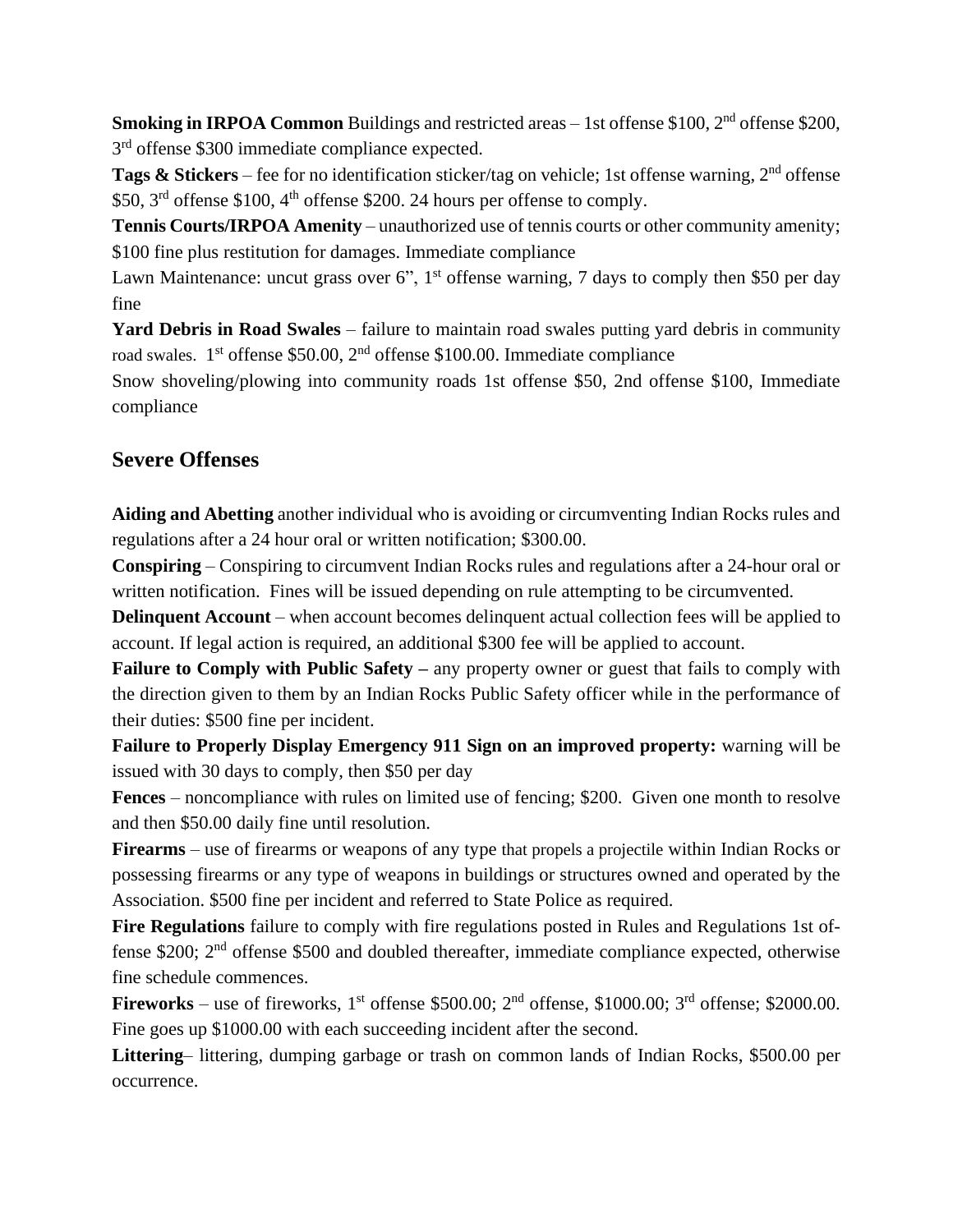**Hunting or Trapping** – any hunting or trapping in Indian Rocks; \$1,000 per incident and turned over to PA Game Commission.

**Personal Dock** placed on Lake Wallenpaupack; \$1,000.00 per day until removed.

**Pets** - no pets at building, beach (except dog beach), pools, tennis courts or playground (on or off leash) or failure to clean up pet waste; \$100 (service dogs exempt)

**Recreational Vehicles** (UTV, Golf Carts, etc.) – violations including but not limited to, no identification, vehicle not registered with Indian Rocks, failure to produce proper proof of insurance, no state driver's license, excessive speed, reckless driving, excessive noise, no muffler, too many passengers on golf cart or UTV, and riding across private property without permission or common property; Licensed drivers or those 14 16 years of age or over with a licensed driver may operate a golf cart on roads in Indian Rocks.Licensed drivers or those 16 years of age or over with a licensed driver may operate a UTV on roads in Indian Rocks. 1<sup>st</sup> offense \$200, 2<sup>nd</sup> offense \$500, 3<sup>rd</sup> offense \$1000 and revocation of privilege may occur as needed.

**Rental** – failure to submit a rental application and fees, or changes to the existing lease, 1<sup>st</sup> offense \$500, 2<sup>nd</sup> offense \$1,000, 3<sup>rd</sup> offense rental privilege revoked in following calendar year.

**Trash removal**: Abandoned appliances, kitchen or bathroom fixtures, oil tanks etc. must be removed from the property in 15 days or a fine will be imposed of \$50 per day.

**Vandalism and Theft** – vandalism, removal or any damage to Indian Rock property; \$500 fine, restitution and banned from Indian Rocks common areas, prosecution, homeowner responsible for repairing damage. Fine restitution and charges filed with PSP with subsequent legal prosecution. **Weight Ban** – violation of weight ban on roads; \$300.00 plus cost of damage to road

#### **ACC FEES**

#### Maintenance Application Fees

| 1. Painting or staining             | \$10 |
|-------------------------------------|------|
| 2. Landscaping (where applicable)   | \$10 |
| 3. Roofing (repair/replacement)     | \$10 |
| 4. Siding replacement               | \$10 |
| 5. Window, door, skylight (new or   |      |
| replacement)                        | \$10 |
| 6. Structure 160 s.f. or under      | \$10 |
| 7. Driveway                         | \$10 |
| 8. Deck/patio (new, modified, or    |      |
| partial replacement)                | \$10 |
| 9. Cover or enclose existing or new |      |
| deck/patio 160 s.f. or under        |      |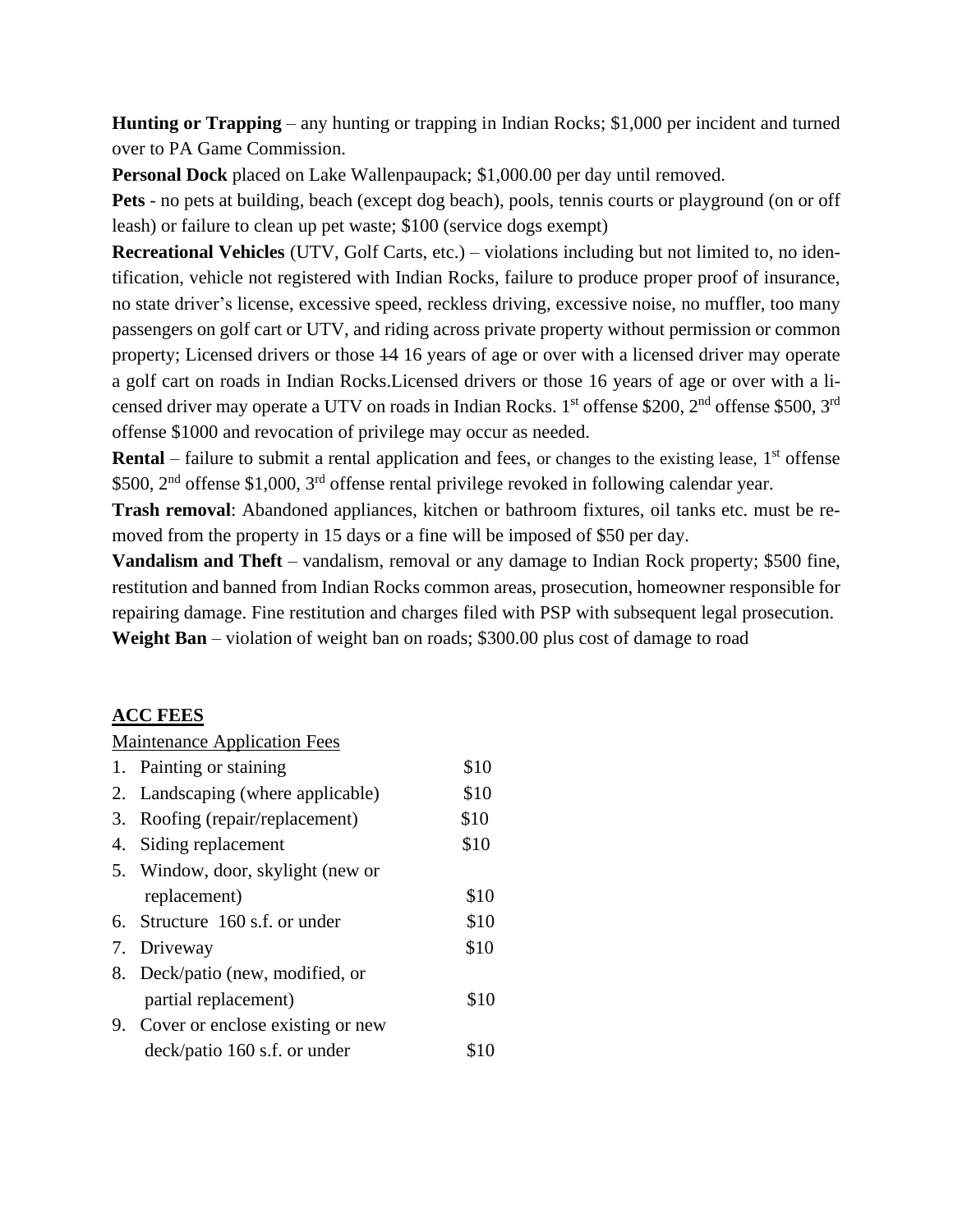| 10. Drainage projects - \$10 plus cost |      |
|----------------------------------------|------|
| of storm water engineering assess-     |      |
| ment if required.                      |      |
| 11. Other – see maintenance app.       | \$10 |

Tree Removal Application Fees \$10 per application. Fee is included if part of new home construction application.

Construction Application Fees

- 1. New home construction includes mandatory engineers report.  $$2550$
- 2. House addition includes engineers report.  $$1050$
- 3. Addition to other structure- fee based on size and whether engineers report is required.
- 4. Structure over 160 s.f. \$200 plus \$850 if engineers report is required.
- 5. Dormers \$200 plus \$850 if engineers re port is required.

Additional 6-month extensions for new home construction granted on a case-by-case basis. \$500

Other extensions – fee based on project and original application fee.

## **ACC FINES**

#### **Minor**

- 1. No contractor pass displayed warning; after 24 hrs: \$150 per incident.
- 2. Violation of working hours by contractor- \$50/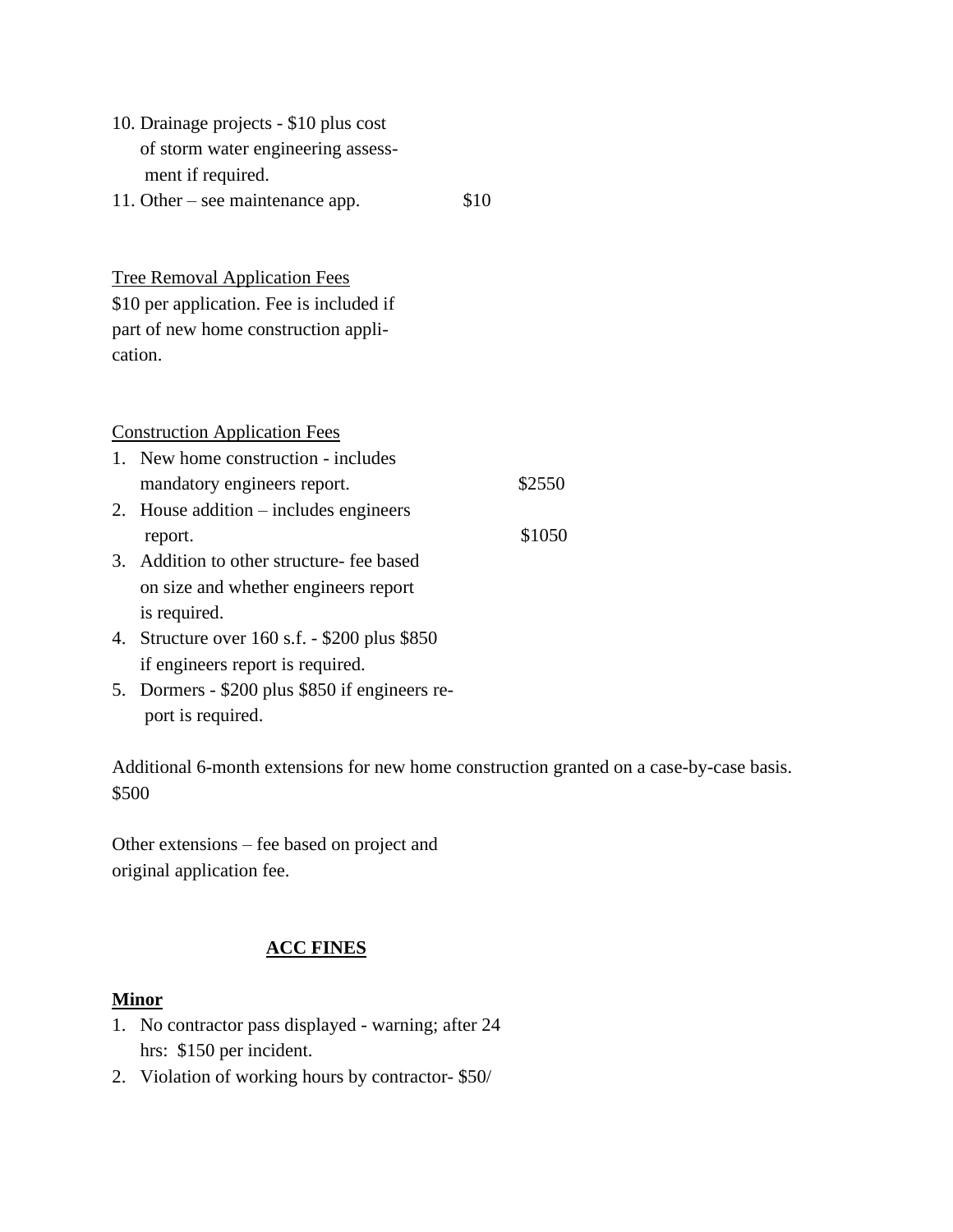\$100/\$200. – violation of working hours. Homeowner performing repairs that are non-noise generating are permitted on Sundays but not on holidays. Exterior repairs/maintenance require ACC permits; No heavy machinery on Sunday and holidays; refer to A.C.C. rules and regulations  $1<sup>st</sup>$  offense \$50,  $2<sup>nd</sup>$  offense \$100,  $3<sup>rd</sup>$  offense \$200.

3. Construction site not kept free of debris – warning.

after 10 days: \$50 per day.

4. Failure to put approved cover on propane tank – warning; after 30 days: \$50/day.

## **Severe**

1. **Exterior Work** – Any exterior work without a permit or exceeding the parameters of the permit \$200.00 refer to ACC rules and regulations. Any violation that requires township permit \$500 plus legal costs.

2. Non-authorized use of a building or structure (for example, using a garage as living quarters) \$500.00 for first offense, after 15 days, if the situation is not rectified, there may be initiation of court proceedings.

- 3. Working on Sundays or certain holidays \$250
- 4. Septic installed in non-approved location \$500
- 5. Structure, driveway, slope of septic field, etc. within 10' easement - \$500 and correction.
- 6. Any change from approved application, including, but not limited to, materials and colors: If approved ACC material or color, - \$250. Any change to unapproved color, material, etc. - \$500 and correct ion.

**Trees** – cutting trees without proper approval; \$500.00 per tree and you must replant each tree with size and type approved by the A.C.C.

clear cutting a lot: \$2,500 fine and replanting trees as stipulated by ACC

failure to re-plant trees as stipulated by ACC in the specified timeframe: fine \$250 per tree

All fines are levied to property owner. In addition to

fines, corrective action recommended by ACC must be followed. The Association reserves the right to take appropriate legal action to rectify the situation.

All of the preceding fines are assessed for the first offense. Unless otherwise stated, any subsequent violation shall be assessed a fine equal to two times the initial fine. Each day in which a violation continues shall be considered a successive violation (unless stated otherwise).